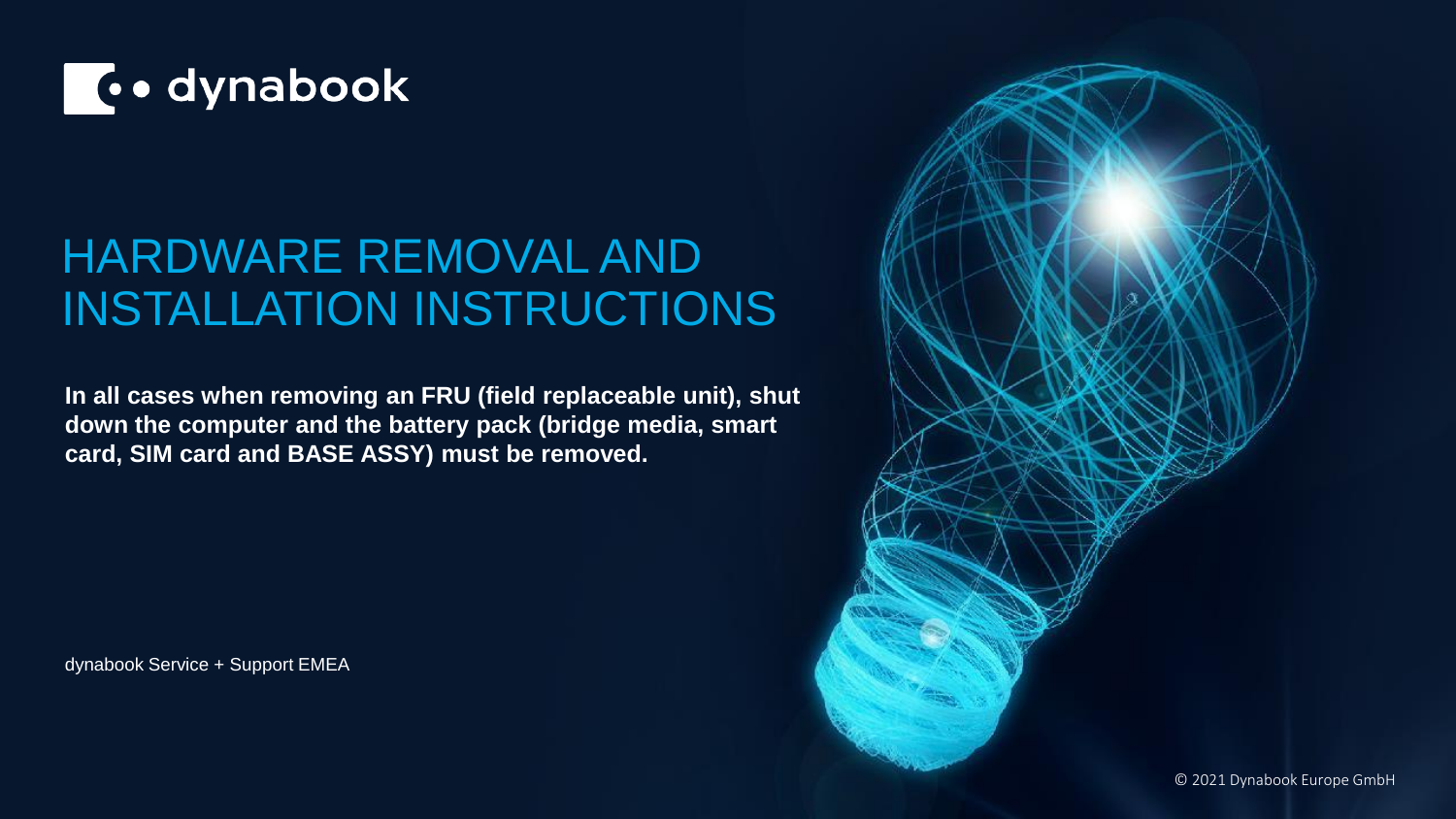

## Safety Precautions

Please read the following safety instructions before disassembling the computer and always follow the instructions while working on the computer.

#### **DANGER:**

- 1. Always use the genuine battery that is authorized by dynabook or compatible with the unit. Since other battery packs have different specifications, they may be incompatible with the unit, and may burst or explode. Never heat or disassemble the battery pack, as that could cause leakage of alkaline solution. Never throw the battery pack into a fire, as that could cause the battery pack to explode.
- 2. The power supply and other components carry high voltages. If you need to turn on the power of a partially disassembled computer to check its operation, be very careful not to touch connectors or components, in order to avoid the risk of electric shock. Also, do not disassemble individual components in first-level maintenance.

#### **WARNING:**

- Turn off the power and disconnect the AC adaptor from the power source, to avoid exposure to electric shock.
- 2. Batteries in the computer retain an electrical charge, so there is danger of electrical shock even when the computer is disconnected from an AC power source. Remove any metal jewellery or accessories such as necklaces, bracelets or rings, in order to reduce the risk of electric shock. Never work with wet or damp hands.
- 3. Be careful of edges and corners as these may cut.

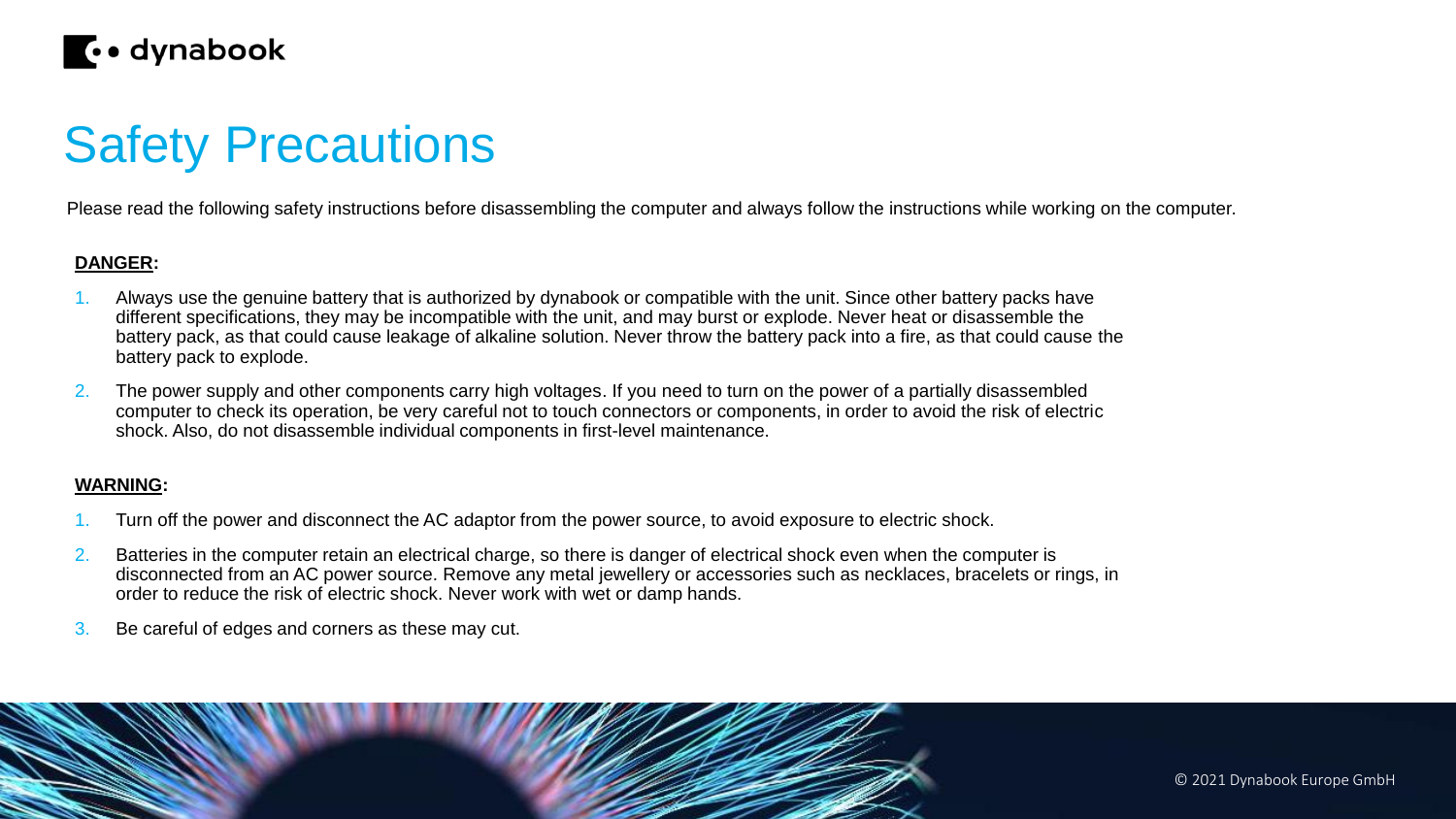

### Safety Precautions

Please read the following safety instructions before disassembling the computer and always follow the instructions while working on the computer.

#### **CAUTION:**

- When you change a component, be sure the replacement component meets the required specifications. Never use foreign parts, to avoid any risk of damage to the computer.
- 2. To avoid any risk of short-circuit, fire or other internal damage, never allow any metal objects such as screws or paper clips to fall into the unit. Be sure to replace screws with the same size as those removed. Make sure all screws are securely fastened. Loose screws can cause short circuits, resulting in heat, smoke or fire.
- 3. Before lifting out an FRU or other component, make sure all cables to the component have been disconnected, in order to reduce the risk of accidental electric shock.
- 4. If you use AC power, be sure to use the cable that came with the computer or one recommended by dynabook.
- 5. Make sure that all replacement components meet the specifications for the computer and that all cables and connectors are securely fastened, in order to avoid the risk of electric shock.
- 6. Some parts inside the computer, such as the CPU and cooling module, become very hot during operation. Conduct repair work after they have cooled. Be careful around the CPU and cooling module to avoid burns.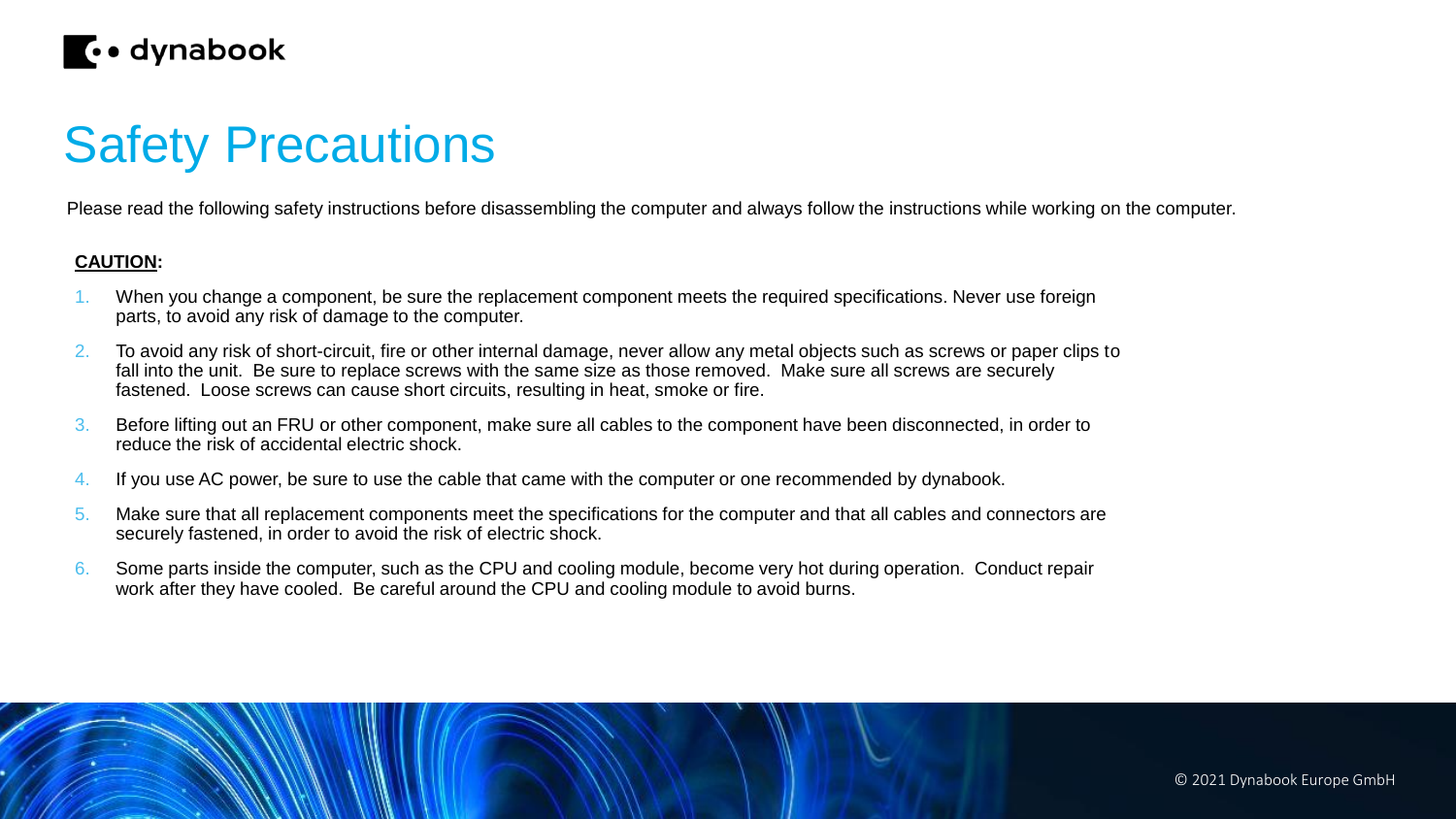

### Before You Begin

Take note of the following points before starting work. Always remove the AC adapter and battery pack before commencing any of the procedures.

- 1. Do not disassemble the computer unless it is operating abnormally.
- 2. Use the designated tools.
- 3. Ensure that the environment for working on and storing parts does not contain any of the following
	- Dust or dirt
	- Static electricity
	- Extremely hot, cold, or humid conditions
- 4. Do not perform any unnecessary work. Always work in accordance with the disassembly and re-assembly procedures in this manual.
- 5. Keep parts removed from the computer in a safe place away from the computer where they will not be damaged or interfere with your work.
- 6. Disassembling requires the removal of a large number of screws. Keep removed screws in a safe place such that you can determine which screws belong to which part.
- When re-assembling, ensure that you use the correct screws and fit parts in the correct position. Screw sizes are noted in the text and figures.
- 8. As all parts have sharp edges and corners, take care not to cut yourself.
- 9. When disassembling, ensure that not to put the excessive power to avoid breaking the parts and latches.
- 10. Be careful that not to break the computer casing and harnesses by the removed parts.
- 11. After replacing an FRU, check that the computer and replaced part operate correctly.



© 2021 Dynabook Europe GmbH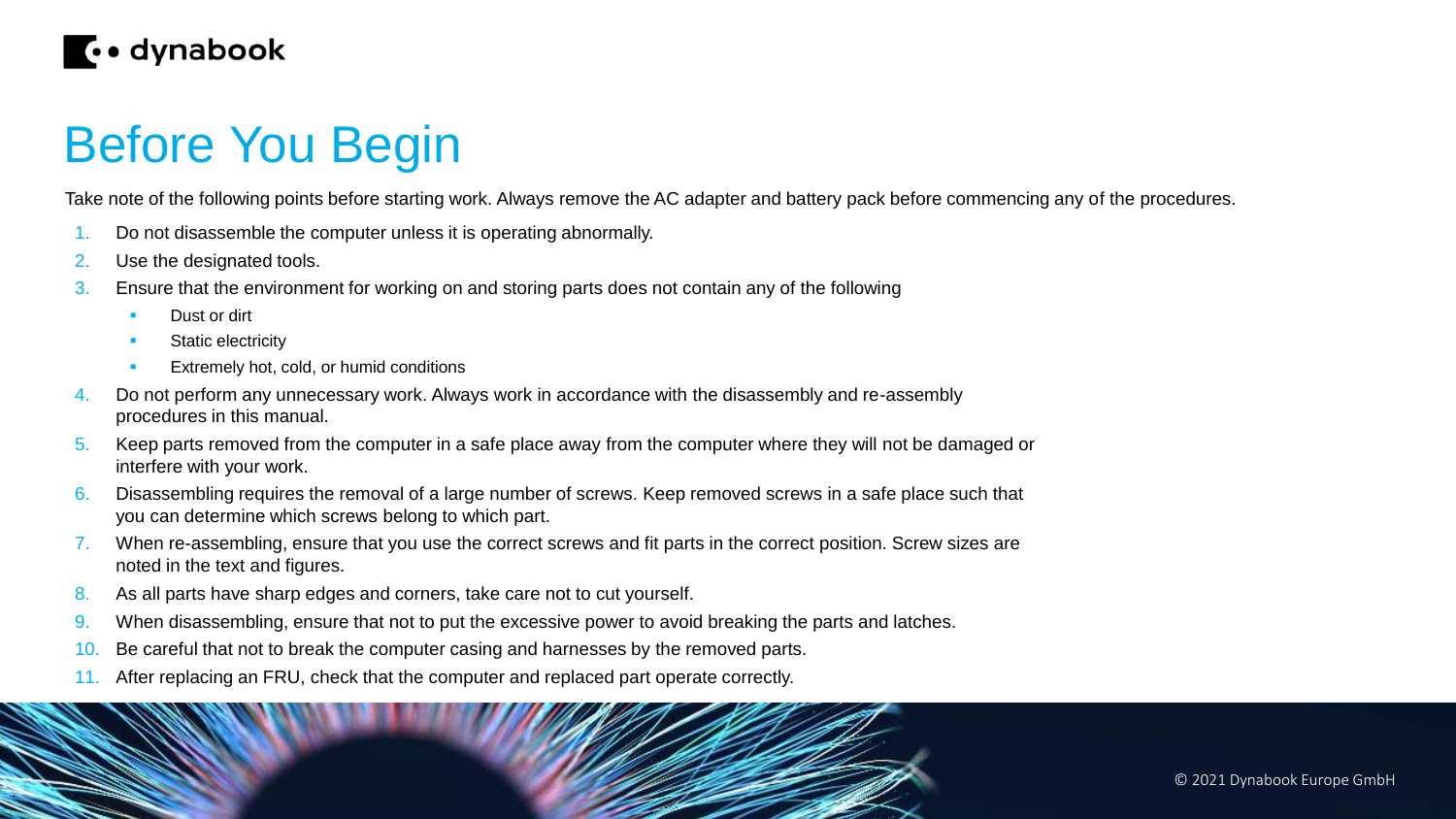

### Disassembly Procedures

Four main types of cable connector are used:

- **Pressure plate connector**
- **Spring connector**
- **Back flip connector**
- Normal pin connector

For pressure plate connectors, slide the pressure plate holding tags on both sides of the plastic pressure plate on the connector and pull the cable out from the connector. When reconnecting the cable to the pressure plate connector, slide the pressure plate holding tags on both sides of the plastic pressure plate on the connector and insert the cable into the connector. Push both tags of the pressure plate such that the cable is fixed in the correct position. Pull the cable to ensure that it is securely connected.

For spring connectors, lift up the stopper frees the cable and allow it to be pulled out. To reconnect, hold the stopper in the up position and insert the cable, then lower the stopper to secure the cable. Pull the cable to ensure that it is securely connected.

For back flip connectors, lift up the flip plate frees the cable and allow it to be pulled out. To reconnect, hold the flip plate in the up position and insert the cable, then lower the flip plate to secure the cable. Pull the cable to ensure that it is securely connected.

Normal pin connectors are used for all other cables. Simply pull out or push in these connectors to disconnect or reconnect.



Spring connector Pressure plate connector

**Back flip connector**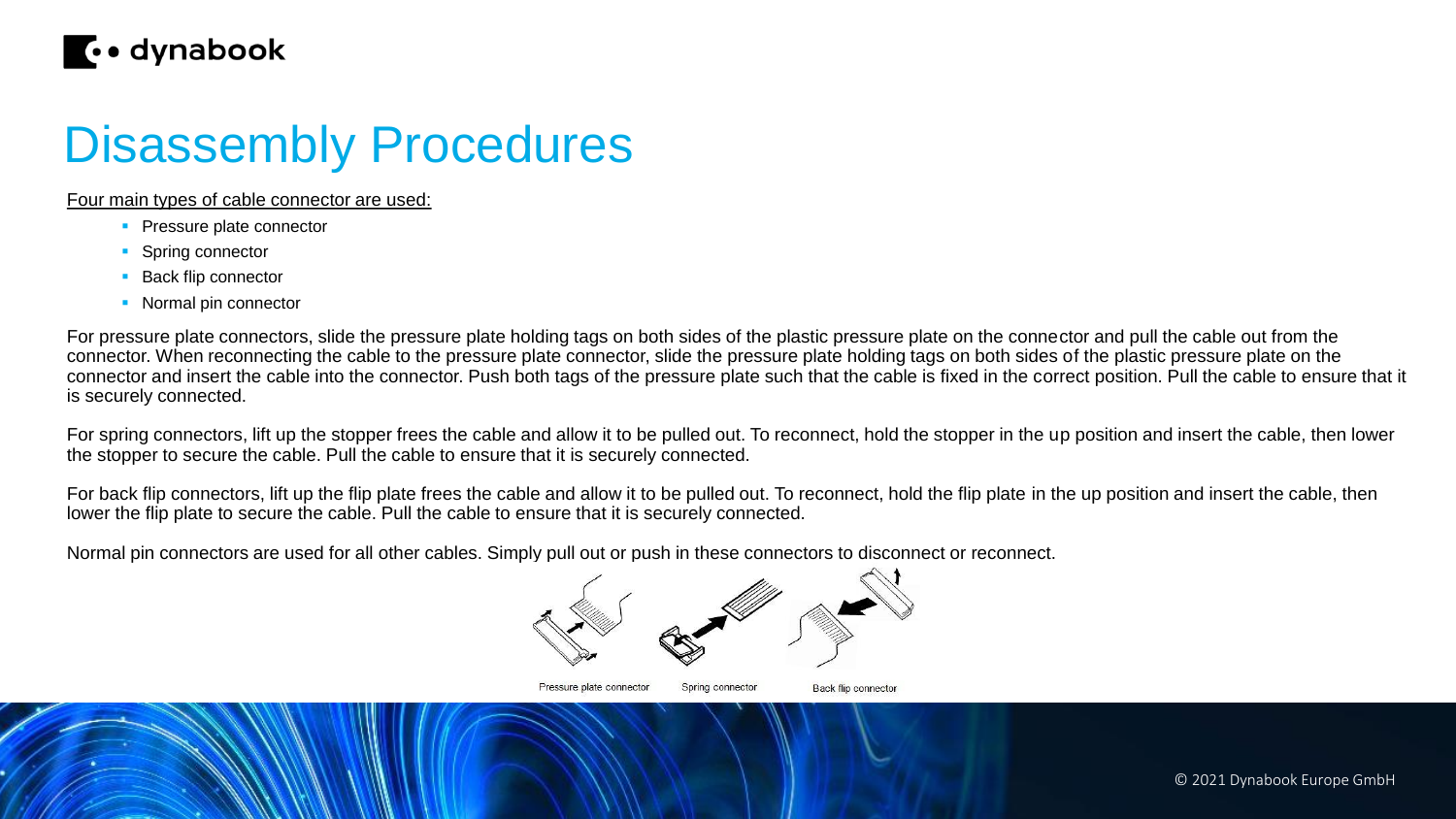

### Assembly Procedures

After the computer has been disassembled and the part that caused the fault has been repaired or replaced, the computer must be reassembled.

Take note of the following general points when assembling the computer:

- Take your time and follow the instructions carefully. Hurrying the assembly work will only introduce new problems.
- Check that all cables and connectors are securely connected.
- Before fastening FRUs or other parts in place, ensure that no cables are caught on screws or the FRU.
- Check that all latches are securely closed.
- When re-assembling, ensure that not to put the excessive power to avoid breaking the pins and latches.
- Ensure that you have installed all FRUs correctly and do not have any screws left over. Using an incorrect screw may damage the thread or screw head and result in the FRU not being securely fastened in place.
- When re-assembling, ensure that not to break the computer casing and harnesses by the tools and equipment.
- When checking the computer moved correctly, do not put the excessive power on the hinges and computer itself.

After installing FRUs, check that the computer operates correctly.



© 2021 Dynabook Europe GmbH